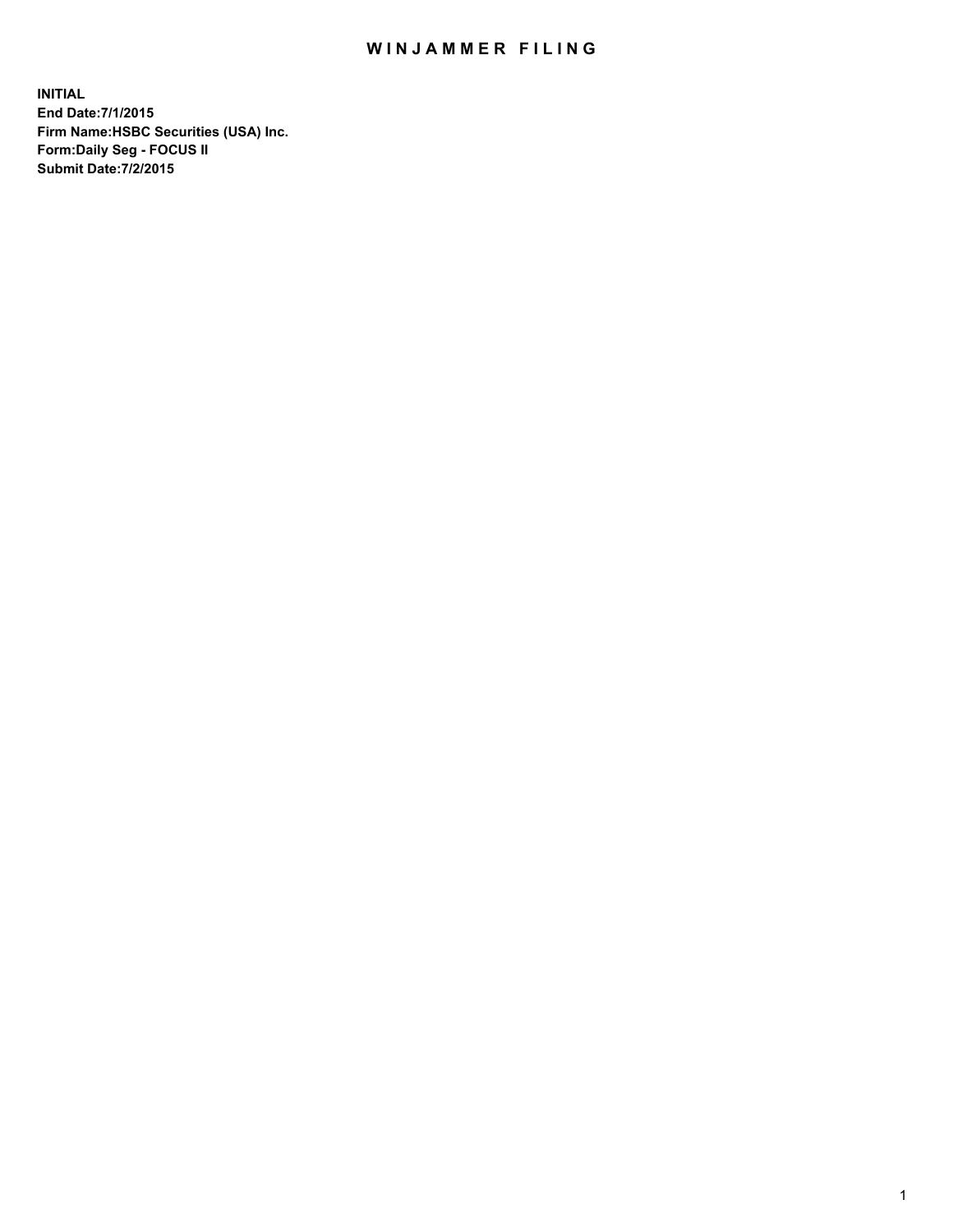## **INITIAL End Date:7/1/2015 Firm Name:HSBC Securities (USA) Inc. Form:Daily Seg - FOCUS II Submit Date:7/2/2015 Daily Segregation - Cover Page**

| Name of Company<br><b>Contact Name</b><br><b>Contact Phone Number</b><br><b>Contact Email Address</b>                                                                                                                                                                                                                          | <b>HSBC Securities (USA) Inc.</b><br><b>Steven Richardson</b><br>212-525-6445<br>steven.richardson@us.hsbc.com |
|--------------------------------------------------------------------------------------------------------------------------------------------------------------------------------------------------------------------------------------------------------------------------------------------------------------------------------|----------------------------------------------------------------------------------------------------------------|
| FCM's Customer Segregated Funds Residual Interest Target (choose one):<br>a. Minimum dollar amount: ; or<br>b. Minimum percentage of customer segregated funds required:%; or<br>c. Dollar amount range between: and; or<br>d. Percentage range of customer segregated funds required between:% and%.                          | 50,000,000<br>00<br>00                                                                                         |
| FCM's Customer Secured Amount Funds Residual Interest Target (choose one):<br>a. Minimum dollar amount: ; or<br>b. Minimum percentage of customer secured funds required:%; or<br>c. Dollar amount range between: and; or<br>d. Percentage range of customer secured funds required between:% and%.                            | 10,000,000<br>0 <sub>0</sub><br>00                                                                             |
| FCM's Cleared Swaps Customer Collateral Residual Interest Target (choose one):<br>a. Minimum dollar amount: ; or<br>b. Minimum percentage of cleared swaps customer collateral required:% ; or<br>c. Dollar amount range between: and; or<br>d. Percentage range of cleared swaps customer collateral required between:% and%. | 70,000,000<br><u>00</u><br><u>00</u>                                                                           |

Attach supporting documents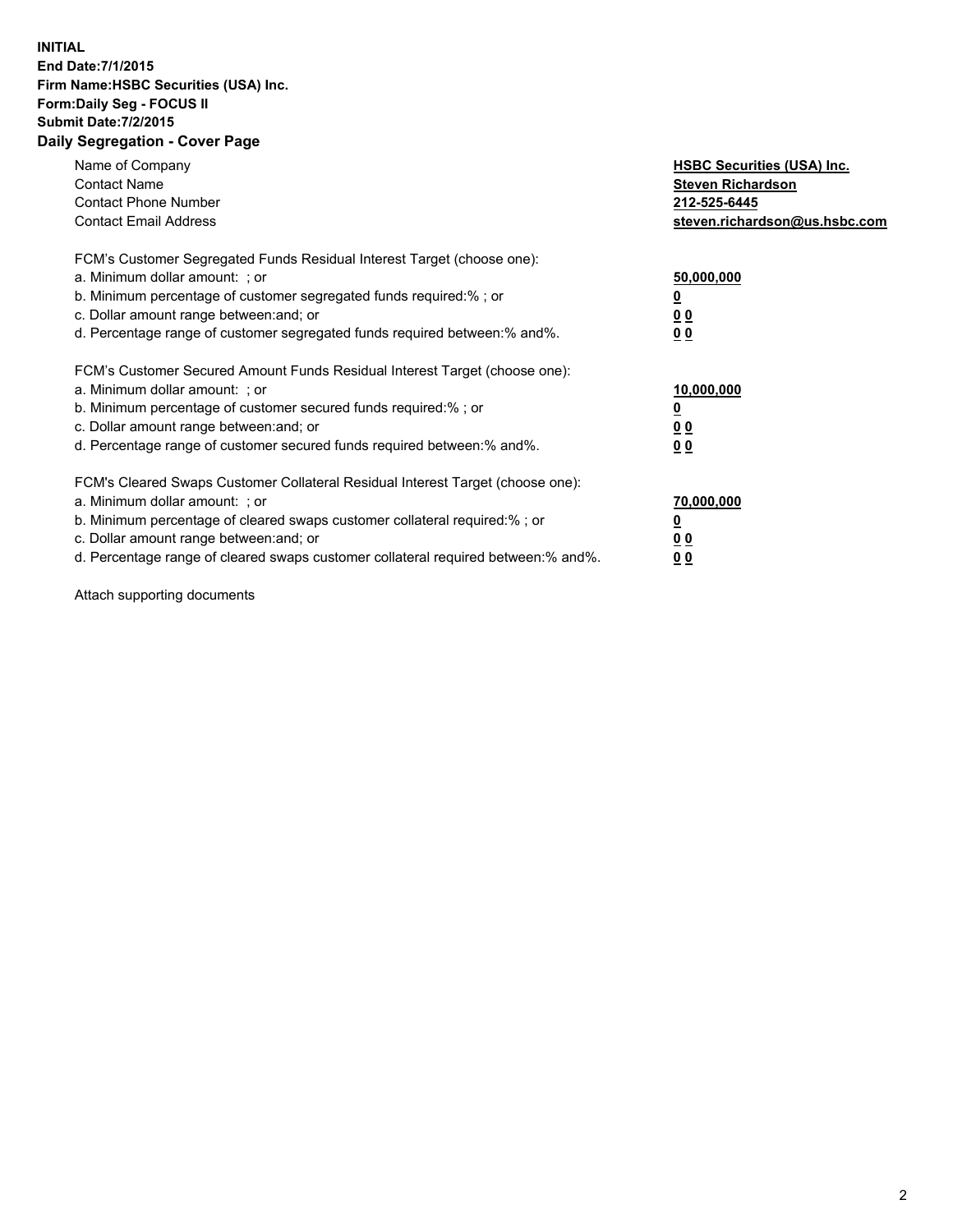**INITIAL End Date:7/1/2015 Firm Name:HSBC Securities (USA) Inc. Form:Daily Seg - FOCUS II Submit Date:7/2/2015 Daily Segregation - Secured Amounts** Foreign Futures and Foreign Options Secured Amounts Amount required to be set aside pursuant to law, rule or regulation of a foreign government or a rule of a self-regulatory organization authorized thereunder **0** [7305] 1. Net ledger balance - Foreign Futures and Foreign Option Trading - All Customers A. Cash **63,257,531** [7315] B. Securities (at market) **40,580,975** [7317] 2. Net unrealized profit (loss) in open futures contracts traded on a foreign board of trade **-5,349,134** [7325] 3. Exchange traded options a. Market value of open option contracts purchased on a foreign board of trade **0** [7335] b. Market value of open contracts granted (sold) on a foreign board of trade **0** [7337] 4. Net equity (deficit) (add lines 1. 2. and 3.) **98,489,372** [7345] 5. Account liquidating to a deficit and account with a debit balances - gross amount **838,581** [7351] Less: amount offset by customer owned securities **-502,857** [7352] **335,724** [7354] 6. Amount required to be set aside as the secured amount - Net Liquidating Equity Method (add lines 4 and 5) **98,825,096** [7355] 7. Greater of amount required to be set aside pursuant to foreign jurisdiction (above) or line 6. **98,825,096** [7360] FUNDS DEPOSITED IN SEPARATE REGULATION 30.7 ACCOUNTS 1. Cash in banks A. Banks located in the United States **31,452,485** [7500] B. Other banks qualified under Regulation 30.7 **0** [7520] **31,452,485** [7530] 2. Securities A. In safekeeping with banks located in the United States **40,580,975** [7540] B. In safekeeping with other banks qualified under Regulation 30.7 **0** [7560] **40,580,975** [7570] 3. Equities with registered futures commission merchants A. Cash **0** [7580] B. Securities **0** [7590] C. Unrealized gain (loss) on open futures contracts **0** [7600] D. Value of long option contracts **0** [7610] E. Value of short option contracts **0** [7615] **0** [7620] 4. Amounts held by clearing organizations of foreign boards of trade A. Cash **0** [7640] B. Securities **0** [7650] C. Amount due to (from) clearing organization - daily variation **0** [7660] D. Value of long option contracts **0** [7670] E. Value of short option contracts **0** [7675] **0** [7680] 5. Amounts held by members of foreign boards of trade A. Cash **69,538,665** [7700] B. Securities **0** [7710] C. Unrealized gain (loss) on open futures contracts **-5,349,134** [7720] D. Value of long option contracts **0** [7730] E. Value of short option contracts **0** [7735] **64,189,531** [7740] 6. Amounts with other depositories designated by a foreign board of trade **0** [7760] 7. Segregated funds on hand **0** [7765] 8. Total funds in separate section 30.7 accounts **136,222,991** [7770] 9. Excess (deficiency) Set Aside for Secured Amount (subtract line 7 Secured Statement Page 1 from Line 8) **37,397,895** [7380] 10. Management Target Amount for Excess funds in separate section 30.7 accounts **10,000,000** [7780] 11. Excess (deficiency) funds in separate 30.7 accounts over (under) Management Target **27,397,895** [7785]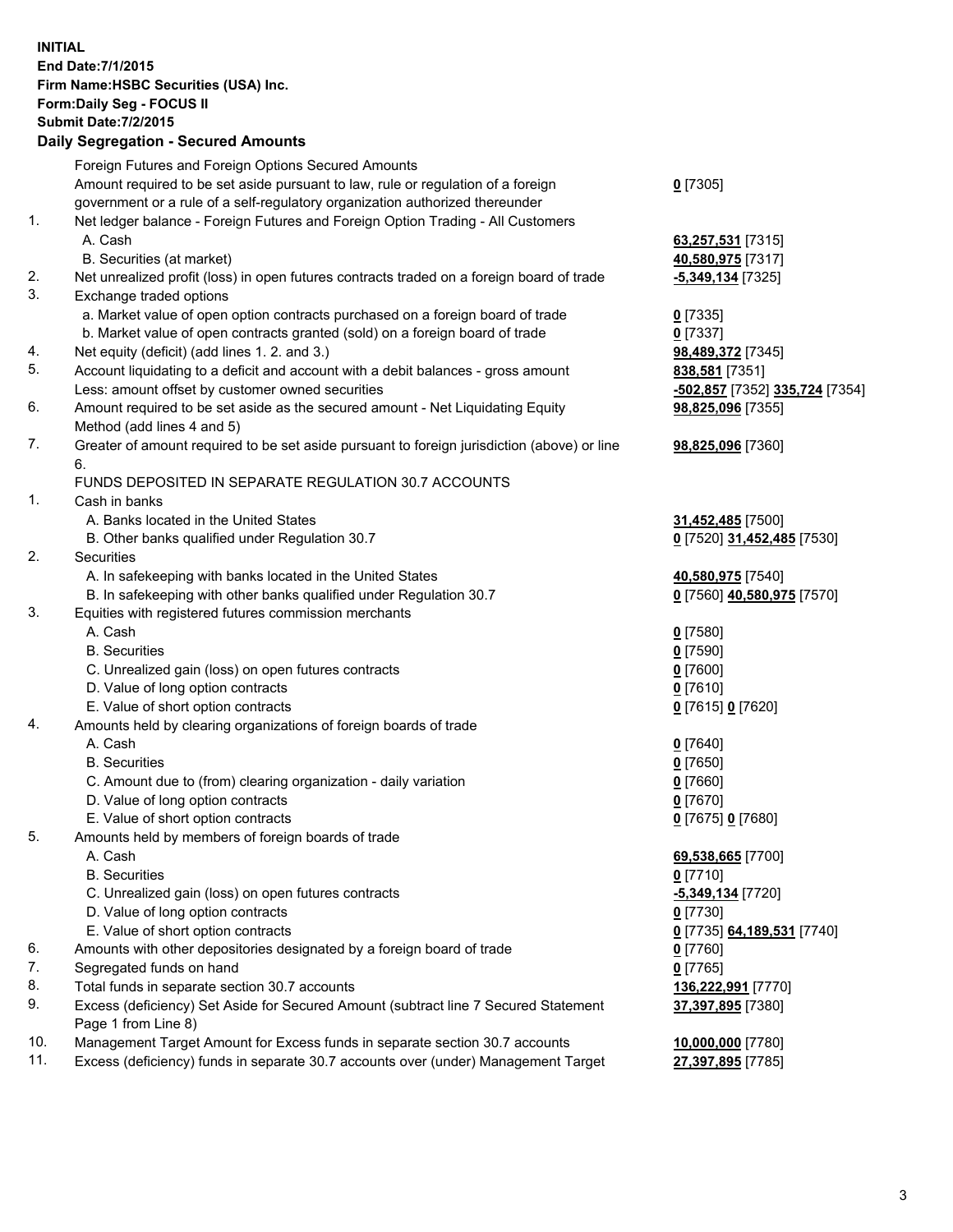| <b>INITIAL</b> | End Date: 7/1/2015<br>Firm Name: HSBC Securities (USA) Inc.<br>Form: Daily Seg - FOCUS II<br><b>Submit Date: 7/2/2015</b><br>Daily Segregation - Segregation Statement |                                          |
|----------------|------------------------------------------------------------------------------------------------------------------------------------------------------------------------|------------------------------------------|
|                | SEGREGATION REQUIREMENTS(Section 4d(2) of the CEAct)                                                                                                                   |                                          |
| 1.             | Net ledger balance                                                                                                                                                     |                                          |
|                | A. Cash                                                                                                                                                                | 396,695,450 [7010]                       |
|                | B. Securities (at market)                                                                                                                                              | 653,323,663 [7020]                       |
| 2.             | Net unrealized profit (loss) in open futures contracts traded on a contract market                                                                                     | 19,415,339 [7030]                        |
| 3.             | Exchange traded options                                                                                                                                                |                                          |
|                | A. Add market value of open option contracts purchased on a contract market                                                                                            | 107,145,236 [7032]                       |
|                | B. Deduct market value of open option contracts granted (sold) on a contract market                                                                                    | -4,094,379 [7033]                        |
| 4.             | Net equity (deficit) (add lines 1, 2 and 3)                                                                                                                            | 1,172,485,309 [7040]                     |
| 5.             | Accounts liquidating to a deficit and accounts with                                                                                                                    |                                          |
|                | debit balances - gross amount                                                                                                                                          | 7,334,714 [7045]                         |
|                | Less: amount offset by customer securities                                                                                                                             | <b>-7,334,714</b> [7047] <b>0</b> [7050] |
| 6.             | Amount required to be segregated (add lines 4 and 5)                                                                                                                   | 1,172,485,309 [7060]                     |
|                | FUNDS IN SEGREGATED ACCOUNTS                                                                                                                                           |                                          |
| 7.             | Deposited in segregated funds bank accounts                                                                                                                            |                                          |
|                | A. Cash                                                                                                                                                                | 239,205,259 [7070]                       |
|                | B. Securities representing investments of customers' funds (at market)                                                                                                 | $0$ [7080]                               |
|                | C. Securities held for particular customers or option customers in lieu of cash (at                                                                                    | 74,145,867 [7090]                        |
|                | market)                                                                                                                                                                |                                          |
| 8.             | Margins on deposit with derivatives clearing organizations of contract markets                                                                                         |                                          |
|                | A. Cash                                                                                                                                                                | 176,982,396 [7100]                       |
|                | B. Securities representing investments of customers' funds (at market)                                                                                                 | 3,511 [7110]                             |
|                | C. Securities held for particular customers or option customers in lieu of cash (at                                                                                    | 579,177,795 [7120]                       |
|                | market)                                                                                                                                                                |                                          |
| 9.             | Net settlement from (to) derivatives clearing organizations of contract markets                                                                                        | 30,508,062 [7130]                        |
| 10.            | Exchange traded options                                                                                                                                                |                                          |
|                | A. Value of open long option contracts                                                                                                                                 | 107,145,236 [7132]                       |
|                | B. Value of open short option contracts                                                                                                                                | -4,094,379 [7133]                        |
| 11.            | Net equities with other FCMs                                                                                                                                           |                                          |
|                | A. Net liquidating equity                                                                                                                                              | 62,802,117 [7140]                        |
|                | B. Securities representing investments of customers' funds (at market)                                                                                                 | 0 [7160]                                 |
|                | C. Securities held for particular customers or option customers in lieu of cash (at<br>market)                                                                         | $0$ [7170]                               |
| 12.            | Segregated funds on hand                                                                                                                                               | $0$ [7150]                               |
| 13.            | Total amount in segregation (add lines 7 through 12)                                                                                                                   | 1,265,875,864 [7180]                     |
| 14.            | Excess (deficiency) funds in segregation (subtract line 6 from line 13)                                                                                                | 93,390,555 [7190]                        |
| 15.            | Management Target Amount for Excess funds in segregation                                                                                                               | 50,000,000 [7194]                        |
| 16.            | Excess (deficiency) funds in segregation over (under) Management Target Amount                                                                                         | 43,390,555 [7198]                        |

16. Excess (deficiency) funds in segregation over (under) Management Target Amount Excess